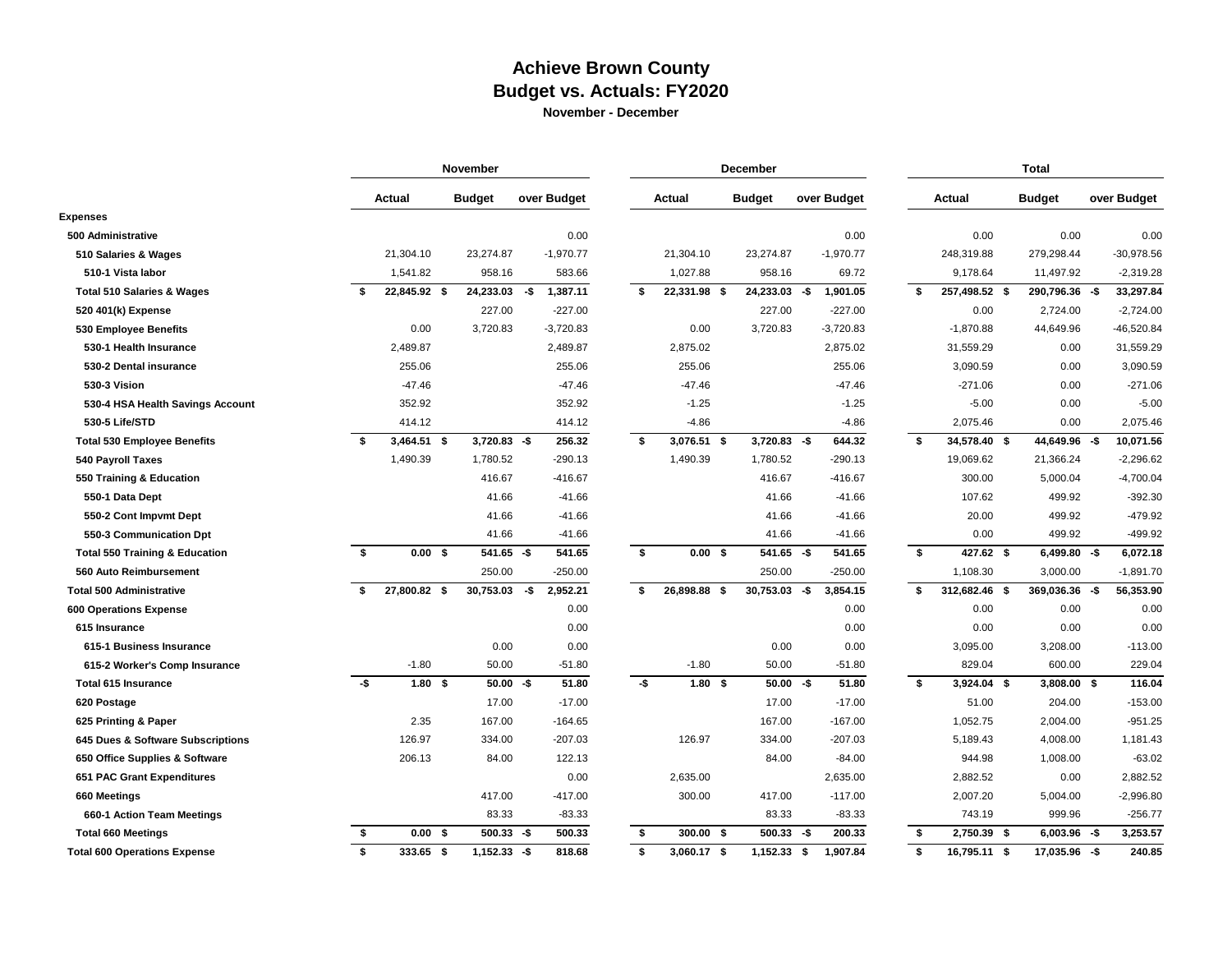|                                    |      | Actual            | <b>Budget</b>  |     | over Budget |     | Actual       | Budget         |      | over Budget |    | Actual        | Budget         |     | over Budget  |
|------------------------------------|------|-------------------|----------------|-----|-------------|-----|--------------|----------------|------|-------------|----|---------------|----------------|-----|--------------|
| 700 Overhead Expense               |      |                   |                |     | 0.00        |     |              |                |      | 0.00        |    | 0.00          | 0.00           |     | 0.00         |
| 715 Admin Fees                     |      |                   |                |     | 0.00        |     |              |                |      | 0.00        |    | 0.00          | 0.00           |     | 0.00         |
| 715-1 Bank Fees                    |      | 30.00             | 30.00          |     | 0.00        |     | 30.00        | 30.00          |      | 0.00        |    | 439.00        | 360.00         |     | 79.00        |
| 715-2 GGBCF Fund Fees              |      | 133.99            | 250.00         |     | $-116.01$   |     | 149.37       | 250.00         |      | $-100.63$   |    | 2,027.58      | 3,000.00       |     | $-972.42$    |
| 715-3 Paycor Admin Fees            |      | 86.65             |                |     | 86.65       |     | 203.95       |                |      | 203.95      |    | 2,425.60      | 0.00           |     | 2,425.60     |
| 715-4 Health Savings Account/TASC  |      | 35.00             |                |     | 35.00       |     | 35.00        |                |      | 35.00       |    | 320.00        | 0.00           |     | 320.00       |
| <b>Total 715 Admin Fees</b>        | - \$ | 285.64 \$         | 280.00 \$      |     | 5.64        | \$  | 418.32 \$    | 280.00 \$      |      | 138.32      | \$ | 5,212.18 \$   | $3,360.00$ \$  |     | 1,852.18     |
| <b>730 Taxes and Licenses</b>      |      |                   |                |     | 0.00        |     |              |                |      | 0.00        |    | 139.00        | 0.00           |     | 139.00       |
| 735 Telephone                      |      | 286.44            | 337.00         |     | $-50.56$    |     | 286.44       | 337.00         |      | $-50.56$    |    | 3,287.93      | 4,044.00       |     | $-756.07$    |
| 735-1 Internet                     |      | 129.99            | 137.00         |     | $-7.01$     |     | 129.99       | 137.00         |      | $-7.01$     |    | 1,609.93      | 1,644.00       |     | $-34.07$     |
| <b>Total 735 Telephone</b>         | - \$ | 416.43 \$         | 474.00 -\$     |     | 57.57       | -\$ | 416.43 \$    | 474.00 -\$     |      | 57.57       | \$ | 4,897.86 \$   | $5,688.00 - $$ |     | 790.14       |
| 770 Rent & Lease                   |      | 1,082.00          | 1,250.00       |     | $-168.00$   |     | 1,084.90     | 1,250.00       |      | $-165.10$   |    | 12,986.90     | 15,000.00      |     | $-2,013.10$  |
| 780 Miscellaneous Expense          |      |                   | 125.00         |     | $-125.00$   |     |              | 125.00         |      | $-125.00$   |    | 199.21        | 1,500.00       |     | $-1,300.79$  |
| <b>Total 700 Overhead Expense</b>  | - \$ | 1,784.07 \$       | $2,129.00 - $$ |     | 344.93      | -\$ | 1,919.65 \$  | $2,129.00 - $$ |      | 209.35      | S. | 23,435.15 \$  | 25,548.00 -\$  |     | 2,112.85     |
| <b>800 Professional Fees</b>       |      |                   |                |     | 0.00        |     |              |                |      | 0.00        |    | 0.00          | 0.00           |     | 0.00         |
| 830 IT Support                     |      |                   | 100.00         |     | $-100.00$   |     |              | 100.00         |      | $-100.00$   |    | 740.00        | 1,200.00       |     | $-460.00$    |
| 840 Advertising & Marketing        |      |                   | 833.33         |     | $-833.33$   |     | 101.25       | 833.33         |      | $-732.08$   |    | 9,366.74      | 9,999.96       |     | $-633.22$    |
| 850 Research & Data                |      |                   | 1,332.50       |     | $-1,332.50$ |     | 17,531.50    | 1,332.50       |      | 16,199.00   |    | 43,883.00     | 15,990.00      |     | 27,893.00    |
| 850-1 Klos Energy                  |      | 3,780.00          | 4,583.33       |     | $-803.33$   |     | 3,150.00     | 4,583.33       |      | $-1,433.33$ |    | 41,370.00     | 54,999.96      |     | $-13,629.96$ |
| Total 850 Research & Data          | - \$ | 3,780.00 \$       | 5,915.83       | -\$ | 2,135.83    | S.  | 20,681.50 \$ | 5,915.83       | S    | 14,765.67   | S. | 85,253.00 \$  | 70,989.96 \$   |     | 14,263.04    |
| 860 Legal & Accounting Services    |      | 1,581.25          | 208.33         |     | 1,372.92    |     | 1,560.00     | 208.37         |      | 1,351.63    |    | 8,743.25      | 8,500.00       |     | 243.25       |
| <b>Total 800 Professional Fees</b> |      | 5,361.25 \$       | 7,057.49       | -\$ | 1,696.24    |     | 22,342.75 \$ | 7,057.53       | - \$ | 15,285.22   |    | 104,102.99 \$ | 90,689.92 \$   |     | 13,413.07    |
| <b>Total Expenses</b>              |      | 35,279.79<br>- \$ | 41,091.85      | -\$ | 5.812.06    | \$  | 54,221.45 \$ | 41,091.89      | - \$ | 13,129.56   |    | 457.015.71 \$ | 502.310.24     | -\$ | 45,294.53    |

| Actual       | <b>Budget</b>  |     | over Budget |     | Actual       |     | <b>Budget</b> |     | over Budget |      | Actual        | <b>Budget</b>   | over Budget |
|--------------|----------------|-----|-------------|-----|--------------|-----|---------------|-----|-------------|------|---------------|-----------------|-------------|
|              |                |     | 0.00        |     |              |     |               |     | 0.00        |      | 0.00          | 0.00            | 0.0         |
|              |                |     | 0.00        |     |              |     |               |     | 0.00        |      | 0.00          | 0.00            | 0.0         |
| 30.00        | 30.00          |     | 0.00        |     | 30.00        |     | 30.00         |     | 0.00        |      | 439.00        | 360.00          | 79.0        |
| 133.99       | 250.00         |     | $-116.01$   |     | 149.37       |     | 250.00        |     | $-100.63$   |      | 2,027.58      | 3,000.00        | $-972.4$    |
| 86.65        |                |     | 86.65       |     | 203.95       |     |               |     | 203.95      |      | 2,425.60      | 0.00            | 2,425.6     |
| 35.00        |                |     | 35.00       |     | 35.00        |     |               |     | 35.00       |      | 320.00        | 0.00            | 320.0       |
| 285.64 \$    | 280.00 \$      |     | 5.64        | \$  | 418.32 \$    |     | 280.00 \$     |     | 138.32      | \$   | $5,212.18$ \$ | $3,360.00$ \$   | 1,852.1     |
|              |                |     | 0.00        |     |              |     |               |     | 0.00        |      | 139.00        | 0.00            | 139.0       |
| 286.44       | 337.00         |     | $-50.56$    |     | 286.44       |     | 337.00        |     | $-50.56$    |      | 3,287.93      | 4,044.00        | $-756.0$    |
| 129.99       | 137.00         |     | $-7.01$     |     | 129.99       |     | 137.00        |     | $-7.01$     |      | 1,609.93      | 1,644.00        | $-34.0$     |
| 416.43 \$    | 474.00 -\$     |     | 57.57       | \$  | 416.43       | -\$ | 474.00        | -\$ | 57.57       | \$   | 4,897.86 \$   | $5,688.00 - $$  | 790.1       |
| 1,082.00     | 1.250.00       |     | $-168.00$   |     | 1,084.90     |     | 1,250.00      |     | $-165.10$   |      | 12,986.90     | 15.000.00       | $-2,013.1$  |
|              | 125.00         |     | $-125.00$   |     |              |     | 125.00        |     | $-125.00$   |      | 199.21        | 1,500.00        | $-1,300.7$  |
| 1,784.07 \$  | $2,129.00 - $$ |     | 344.93      | -\$ | 1,919.65 \$  |     | 2,129.00      | -\$ | 209.35      | - \$ | 23,435.15 \$  | 25,548.00 -\$   | 2,112.8     |
|              |                |     | 0.00        |     |              |     |               |     | 0.00        |      | 0.00          | 0.00            | 0.0         |
|              | 100.00         |     | $-100.00$   |     |              |     | 100.00        |     | $-100.00$   |      | 740.00        | 1,200.00        | $-460.0$    |
|              | 833.33         |     | $-833.33$   |     | 101.25       |     | 833.33        |     | $-732.08$   |      | 9,366.74      | 9,999.96        | $-633.2$    |
|              | 1,332.50       |     | $-1,332.50$ |     | 17,531.50    |     | 1,332.50      |     | 16,199.00   |      | 43,883.00     | 15,990.00       | 27,893.0    |
| 3,780.00     | 4,583.33       |     | $-803.33$   |     | 3,150.00     |     | 4,583.33      |     | $-1,433.33$ |      | 41,370.00     | 54,999.96       | $-13,629.9$ |
| 3,780.00 \$  | 5,915.83       | -\$ | 2,135.83    | \$  | 20,681.50 \$ |     | 5,915.83 \$   |     | 14,765.67   | -\$  | 85,253.00 \$  | 70,989.96 \$    | 14,263.0    |
| 1,581.25     | 208.33         |     | 1,372.92    |     | 1,560.00     |     | 208.37        |     | 1,351.63    |      | 8,743.25      | 8,500.00        | 243.2       |
| 5,361.25 \$  | 7,057.49       | -\$ | 1,696.24    | \$  | 22,342.75 \$ |     | 7,057.53      | £.  | 15,285.22   | \$   | 104,102.99 \$ | 90,689.92 \$    | 13,413.0    |
| 35 279 79 \$ | 41 091 85      | -\$ | 581206      | \$  | $5422145$ \$ |     | 41 091 89     | \$  | 13 129 56   | \$.  | 457 015 71 \$ | $50231024 -$ \$ | 45 294 5    |

### **NOTABLE NEGATIVE VARIANCES: NOTABLE POSITIVE VARIANCES:**

\* 850 Research & Data for December includes second payment for DPI data sprint None compared to previous months

Monday, Mar 01, 2021 07:54:11 AM GMT-8 - Accrual Basis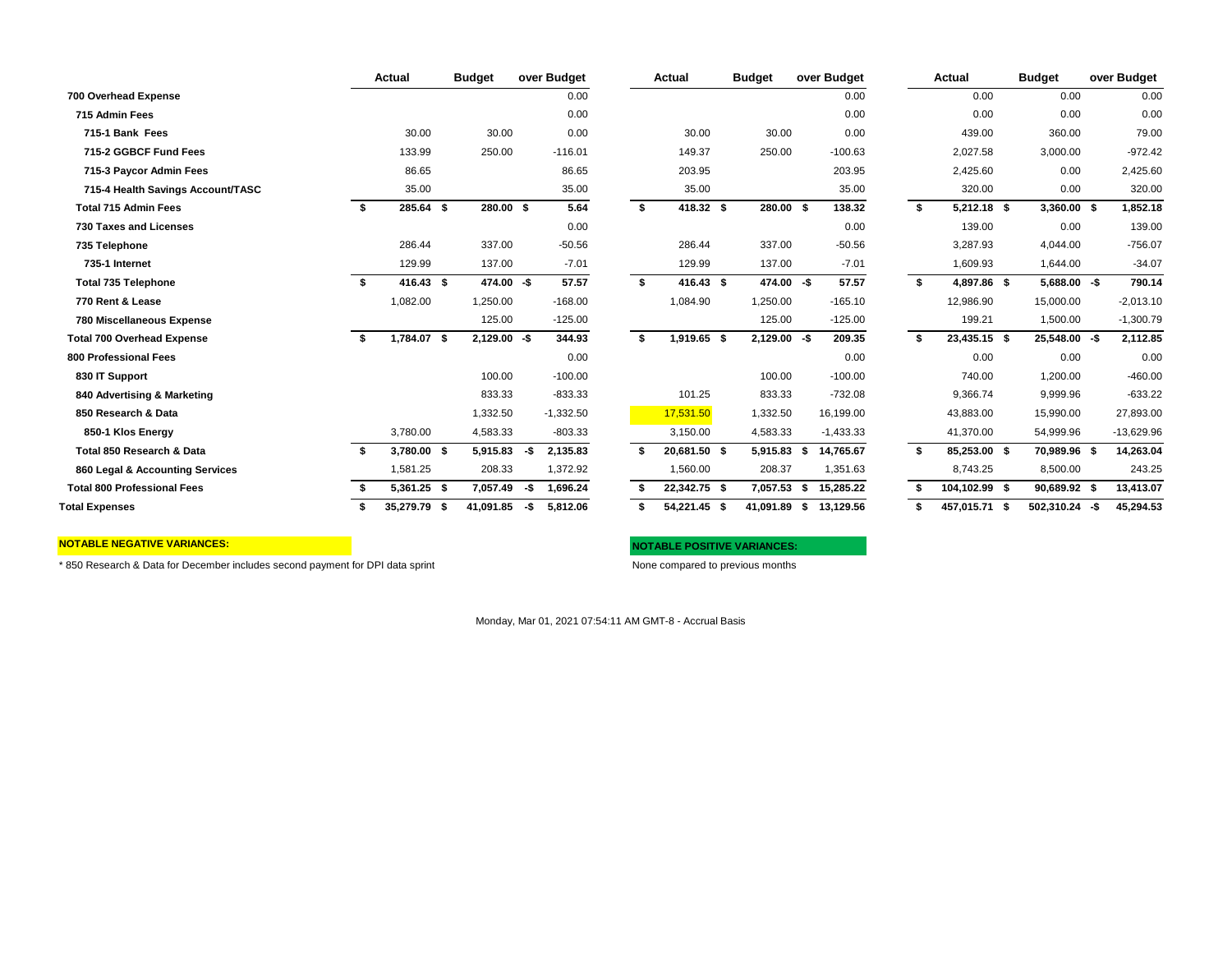# **Achieve Brown County Budget vs. Actuals: FY2021**

# **January**

|                                           |     |                   | January       |     |             | <b>Total</b> |               |      |                |     |             |  |  |  |  |  |
|-------------------------------------------|-----|-------------------|---------------|-----|-------------|--------------|---------------|------|----------------|-----|-------------|--|--|--|--|--|
|                                           |     | <b>Actual</b>     | <b>Budget</b> |     | over Budget |              | <b>Actual</b> |      | <b>Budget</b>  |     | over Budget |  |  |  |  |  |
| <b>Expenses</b>                           |     |                   |               |     |             |              |               |      |                |     |             |  |  |  |  |  |
| 500 Administrative                        |     |                   |               |     | 0.00        |              | 0.00          |      | 0.00           |     | 0.00        |  |  |  |  |  |
| 510 Salaries & Wages                      |     | 21,525.73         | 21,730.18     |     | $-204.45$   |              | 21,525.73     |      | 21,730.18      |     | $-204.45$   |  |  |  |  |  |
| 510-1 Vista labor                         |     | 1,027.88          | 1,027.88      |     | 0.00        |              | 1,027.88      |      | 1,027.88       |     | 0.00        |  |  |  |  |  |
| <b>Total 510 Salaries &amp; Wages</b>     | \$  | 22,553.61 \$      | 22,758.06 -\$ |     | 204.45      | \$           | 22,553.61 \$  |      | 22,758.06 -\$  |     | 204.45      |  |  |  |  |  |
| 520 401(k) Expense                        |     |                   | 227.00        |     | $-227.00$   |              | 0.00          |      | 227.00         |     | $-227.00$   |  |  |  |  |  |
| 530 Employee Benefits                     |     | 0.00              |               |     | 0.00        |              | 0.00          |      | 0.00           |     | 0.00        |  |  |  |  |  |
| 530-1 Health Insurance                    |     | 2,753.76          | 2,877.00      |     | $-123.24$   |              | 2,753.76      |      | 2,877.00       |     | $-123.24$   |  |  |  |  |  |
| 530-2 Dental insurance                    |     | 255.06            | 226.50        |     | 28.56       |              | 255.06        |      | 226.50         |     | 28.56       |  |  |  |  |  |
| 530-3 Vision                              |     | $-47.46$          |               |     | $-47.46$    |              | $-47.46$      |      | 0.00           |     | $-47.46$    |  |  |  |  |  |
| 530-4 HSA Health Savings Account          |     | $-803.06$         |               |     | $-803.06$   |              | $-803.06$     |      | 0.00           |     | $-803.06$   |  |  |  |  |  |
| 530-5 Life/STD                            |     | $-4.86$           | 418.98        |     | $-423.84$   |              | $-4.86$       |      | 418.98         |     | $-423.84$   |  |  |  |  |  |
| <b>Total 530 Employee Benefits</b>        | \$  | 2,153.44 \$       | 3,522.48      | -\$ | 1,369.04    | \$           | 2,153.44 \$   |      | $3,522.48 - $$ |     | 1,369.04    |  |  |  |  |  |
| 540 Payroll Taxes                         |     | 2,125.81          | 1,490.49      |     | 635.32      |              | 2,125.81      |      | 1,490.49       |     | 635.32      |  |  |  |  |  |
| 550 Training & Education                  |     |                   | 416.67        |     | $-416.67$   |              | 0.00          |      | 416.67         |     | $-416.67$   |  |  |  |  |  |
| 550-1 Data Dept                           |     |                   | 41.66         |     | $-41.66$    |              | 0.00          |      | 41.66          |     | $-41.66$    |  |  |  |  |  |
| 550-2 Cont Impvmt Dept                    |     |                   | 41.66         |     | $-41.66$    |              | 0.00          |      | 41.66          |     | $-41.66$    |  |  |  |  |  |
| 550-3 Communication Dpt                   |     |                   | 41.66         |     | $-41.66$    |              | 0.00          |      | 41.66          |     | $-41.66$    |  |  |  |  |  |
| <b>Total 550 Training &amp; Education</b> | \$  | 0.00 <sup>5</sup> | 541.65        | -\$ | 541.65      | \$           | 0.00          | \$   | 541.65         | -\$ | 541.65      |  |  |  |  |  |
| <b>560 Auto Reimbursement</b>             |     |                   | 0.00          |     | 0.00        |              | 0.00          |      | 0.00           |     | 0.00        |  |  |  |  |  |
| <b>Total 500 Administrative</b>           | \$  | 26,832.86 \$      | 28,539.68     | -\$ | 1,706.82    | \$           | 26,832.86 \$  |      | 28,539.68      | -\$ | 1,706.82    |  |  |  |  |  |
| <b>600 Operations Expense</b>             |     |                   |               |     | 0.00        |              | 0.00          |      | 0.00           |     | 0.00        |  |  |  |  |  |
| 615 Insurance                             |     |                   |               |     | 0.00        |              | 0.00          |      | 0.00           |     | 0.00        |  |  |  |  |  |
| 615-1 Business Insurance                  |     |                   | 0.00          |     | 0.00        |              | 0.00          |      | 0.00           |     | 0.00        |  |  |  |  |  |
| 615-2 Worker's Comp Insurance             |     | $-1.80$           | 0.00          |     | $-1.80$     |              | $-1.80$       |      | 0.00           |     | $-1.80$     |  |  |  |  |  |
| <b>Total 615 Insurance</b>                | -\$ | $1.80$ \$         | 0.00          | -\$ | 1.80        | $-5$         | 1.80          | - \$ | $0.00 - $$     |     | 1.80        |  |  |  |  |  |
| 620 Postage                               |     |                   | 12.00         |     | $-12.00$    |              | 0.00          |      | 12.00          |     | $-12.00$    |  |  |  |  |  |
| 625 Printing & Paper                      |     |                   | 150.00        |     | $-150.00$   |              | 0.00          |      | 150.00         |     | $-150.00$   |  |  |  |  |  |
| 645 Dues & Software Subscriptions         |     | 3,302.97          | 180.00        |     | 3,122.97    |              | 3,302.97      |      | 180.00         |     | 3,122.97    |  |  |  |  |  |
| 650 Office Supplies & Software            |     | 35.58             | 84.00         |     | $-48.42$    |              | 35.58         |      | 84.00          |     | $-48.42$    |  |  |  |  |  |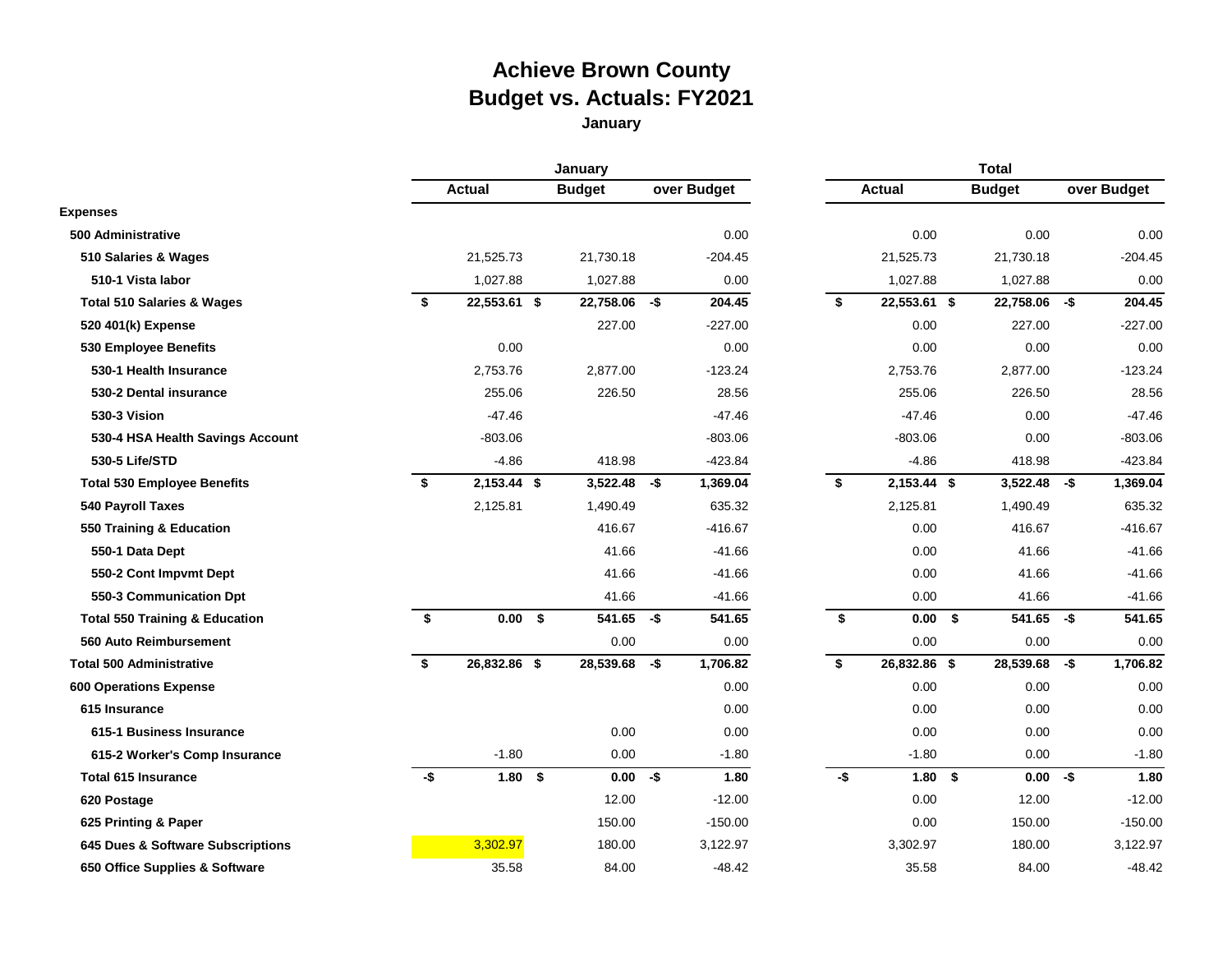|                                     |    | <b>Actual</b>  | <b>Budget</b>   |     | over Budget | <b>Actual</b> |              |    | <b>Budget</b> | over Budget |           |  |
|-------------------------------------|----|----------------|-----------------|-----|-------------|---------------|--------------|----|---------------|-------------|-----------|--|
| 660 Meetings                        |    |                | 167.00          |     | $-167.00$   |               | 0.00         |    | 167.00        |             | $-167.00$ |  |
| 660-1 Action Team Meetings          |    |                | 42.00           |     | $-42.00$    |               | 0.00         |    | 42.00         |             | $-42.00$  |  |
| <b>Total 660 Meetings</b>           | \$ | $0.00\quad$ \$ | 209.00          | -\$ | 209.00      | \$            | 0.00 S       |    | 209.00        | -\$         | 209.00    |  |
| <b>Total 600 Operations Expense</b> | Ŝ. | 3,336.75 \$    | 635.00 \$       |     | 2,701.75    | \$            | 3,336.75 \$  |    | 635.00 \$     |             | 2,701.75  |  |
| <b>700 Overhead Expense</b>         |    |                |                 |     | 0.00        |               | 0.00         |    | 0.00          |             | 0.00      |  |
| 715 Admin Fees                      |    |                |                 |     | 0.00        |               | 0.00         |    | 0.00          |             | 0.00      |  |
| 715-1 Bank Fees                     |    | 30.00          | 30.00           |     | 0.00        |               | 30.00        |    | 30.00         |             | 0.00      |  |
| 715-2 GGBCF Fund Fees               |    | 162.90         | 200.00          |     | $-37.10$    |               | 162.90       |    | 200.00        |             | $-37.10$  |  |
| 715-3 Paycor Admin Fees             |    | 250.30         | 133.30          |     | 117.00      |               | 250.30       |    | 133.30        |             | 117.00    |  |
| 715-4 Health Savings Account/TASC   |    | 35.00          | 35.00           |     | 0.00        |               | 35.00        |    | 35.00         |             | 0.00      |  |
| <b>Total 715 Admin Fees</b>         | \$ | 478.20         | \$<br>398.30 \$ |     | 79.90       | \$            | 478.20       | \$ | 398.30 \$     |             | 79.90     |  |
| <b>730 Taxes and Licenses</b>       |    | 34.94          | 75.00           |     | $-40.06$    |               | 34.94        |    | 75.00         |             | $-40.06$  |  |
| 735 Telephone                       |    | 288.64         | 286.22          |     | 2.42        |               | 288.64       |    | 286.22        |             | 2.42      |  |
| 735-1 Internet                      |    | 1.00           | 138.00          |     | $-137.00$   |               | 1.00         |    | 138.00        |             | $-137.00$ |  |
| <b>Total 735 Telephone</b>          | \$ | 289.64 \$      | 424.22          | -\$ | 134.58      | \$            | 289.64 \$    |    | 424.22        | -\$         | 134.58    |  |
| 770 Rent & Lease                    |    |                | 0.00            |     | 0.00        |               | 0.00         |    | 0.00          |             | 0.00      |  |
| <b>780 Miscellaneous Expense</b>    |    |                | 83.00           |     | $-83.00$    |               | 0.00         |    | 83.00         |             | $-83.00$  |  |
| <b>Total 700 Overhead Expense</b>   | \$ | 802.78 \$      | 980.52          | -\$ | 177.74      | \$            | 802.78 \$    |    | 980.52        | -\$         | 177.74    |  |
| <b>800 Professional Fees</b>        |    |                |                 |     | 0.00        |               | 0.00         |    | 0.00          |             | 0.00      |  |
| 830 IT Support                      |    |                | 100.00          |     | $-100.00$   |               | 0.00         |    | 100.00        |             | $-100.00$ |  |
| 840 Advertising & Marketing         |    |                | 425.00          |     | $-425.00$   |               | 0.00         |    | 425.00        |             | $-425.00$ |  |
| 850 Research & Data                 |    | 2,700.10       | 1,102.50        |     | 1,597.60    |               | 2,700.10     |    | 1,102.50      |             | 1,597.60  |  |
| 850-1 Klos Energy                   |    | 3,480.00       | 3,500.00        |     | $-20.00$    |               | 3,480.00     |    | 3,500.00      |             | $-20.00$  |  |
| Total 850 Research & Data           | \$ | 6,180.10 \$    | 4,602.50 \$     |     | 1,577.60    | \$            | 6,180.10 \$  |    | 4,602.50 \$   |             | 1,577.60  |  |
| 860 Legal & Accounting Services     |    | 659.00         | 200.00          |     | 459.00      |               | 659.00       |    | 200.00        |             | 459.00    |  |
| <b>Total 800 Professional Fees</b>  | \$ | 6,839.10 \$    | 5,327.50 \$     |     | 1,511.60    | \$            | 6,839.10 \$  |    | 5,327.50 \$   |             | 1,511.60  |  |
| <b>Total Expenses</b>               | \$ | 37,811.49 \$   | 35,482.70 \$    |     | 2,328.79    | \$            | 37,811.49 \$ |    | 35,482.70 \$  |             | 2,328.79  |  |

**NOTABLE NEGATIVE VARIANCES: NOTABLE POSITIVE VARIANCES:**

\* 645 Dues & Software Subscriptions includes annual StriveTogether membership payment None

\* 850 Research & Data includes unbudgeted payment for data audit

Monday, Mar 01, 2021 07:46:32 AM GMT-8 - Accrual Basis